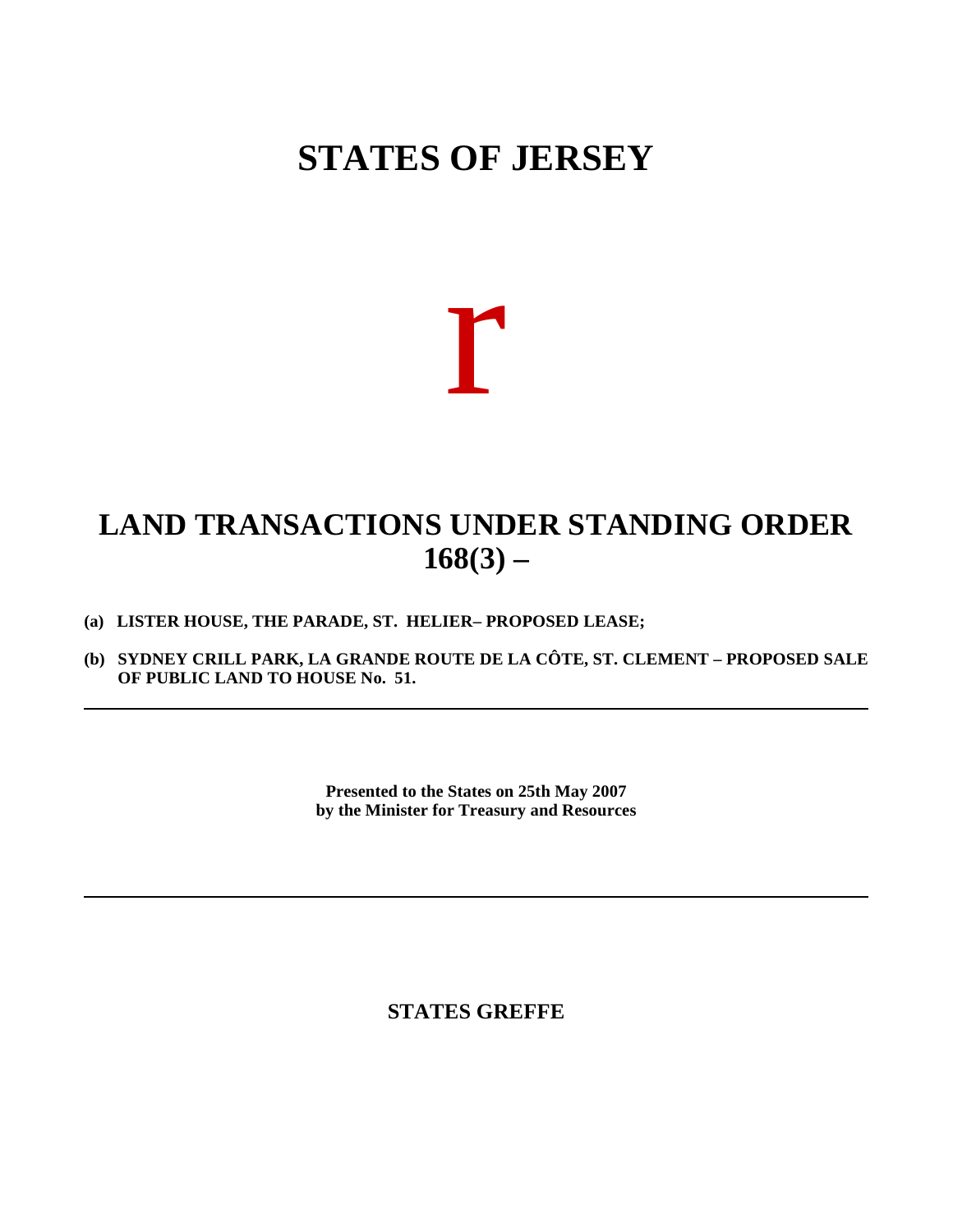#### **REPORT**

**Decision(s):** Under Standing Order 168(3) the Minister for Treasury and Resources hereby notifies the States that he has accepted the recommendation of the Property Holdings Department to agree to the following –

### **(a) Land transaction –**

 The Public of the Island entering into an agreement with the John Clive Le Seelleur Trust in relation to the lease of Lister House, The Parade, St. Helier.

 The lease shall be for a period of 15 years at an initial rental of £87,500 per annum, upon tenants full repairing and insuring terms, to be deemed to have commenced from the date upon which the Trust acquire the property.

 The Minister hereby authorises the Attorney General and the Greffier of the States to pass any contract which is required to be passed on behalf of the Public.

After the expiry of 15 days following presentation to the States the transaction may be concluded.

 *Further information on this decision can be found on <www.gov.je>under Ministerial Decisions/Treasury and Resources/Property Holdings (reference MD-PH-2007-0045).*

## **(b) Land transaction –**

The sale to Ms. Sheelagh Elaine Greene of an area of land measuring approximately 265 square fee adjoining to the rear east of her property, 51 Sydney Crill Park, for the sum of£5,000, with each party to meet their own fees. The sale is to include that the dwarf wall to the east and south of the land will become party-owned, and for the use of the land being sold to be limited to domestic garden.

 The Minister hereby authorises the Attorney General and the Greffier of the States to pass any contract which is required to be passed on behalf of the Public.

After the expiry of 15 days following presentation to the States the transaction may be concluded.

 *(Drawing attached at Appendix.)*

 *Further information on this decision can be found on <www.gov.je>under Ministerial Decisions/Treasury and Resources/Property Holdings (reference MD-PH-2007-0046).*